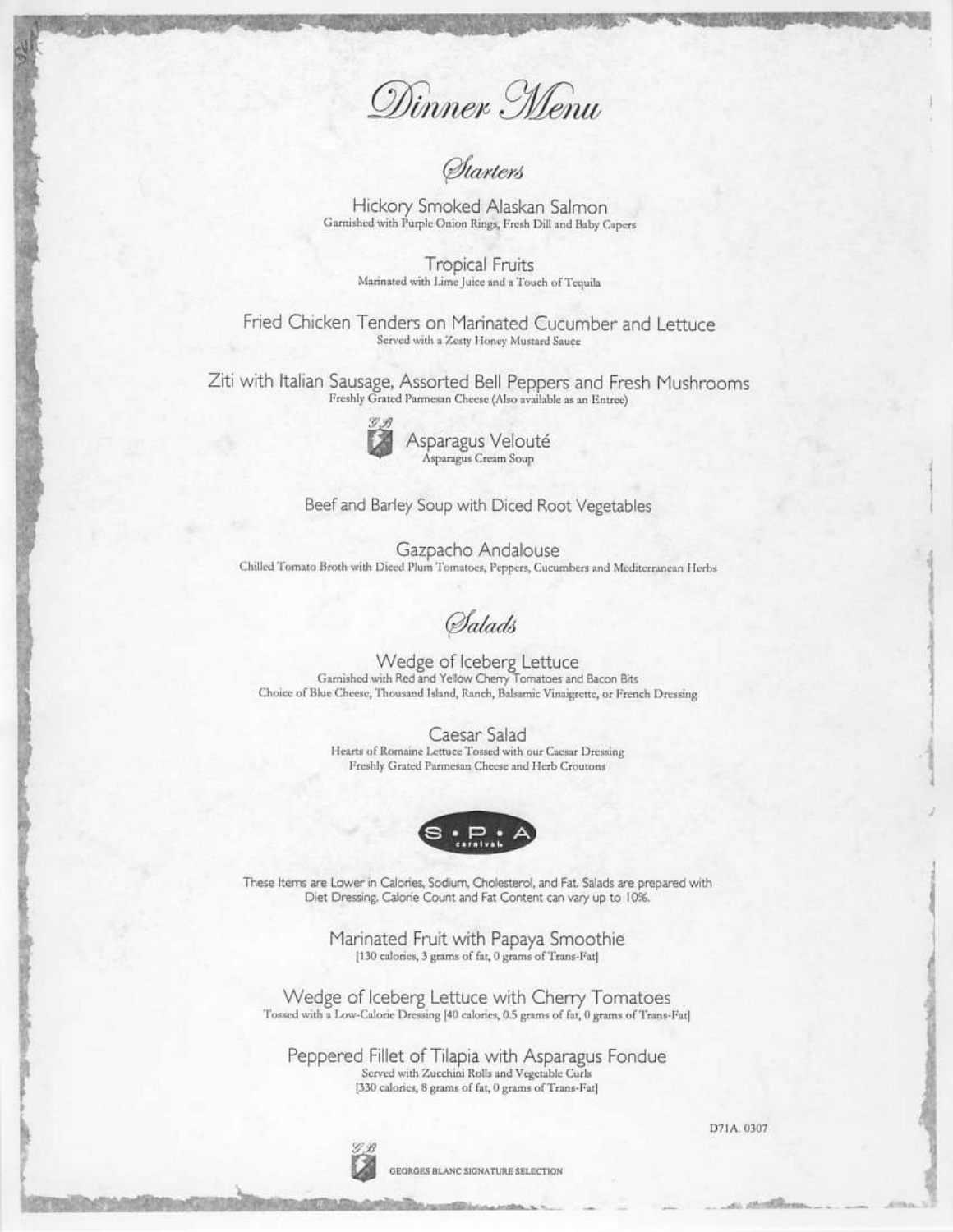

It is with special pride that we offer our guests the culinary masterpieces of French master chef Georges Blanc. We're honored that we are the only cruise line that can offer the unique recipes and guidance of this legendary master chef, restaurateur, wine connoisseur and bestselling cookbook author. Once you have savored the unparalleled creations of our signature chef -- paired with superb wines chosen from his own collection- you will appreciate why Georges Blanc has achieved such international fame.

Main Courses

Pan Seared Fillet of Tilapia Herb Butter Sauce with Tomato, Stewed Shallots, and Eggplant Mash

Sweet & Sour Shrimp Large Tiger Shrimps in a Tangy Sweet and Sour Sauce, Served with Oriental Fried Rice

Chicken a la Grecque Baked Boneless Chicken Breast with Herbs and Tomato Sauce Virgin Olive and Basil Oil Roasted Mediterranean Vegetables Tossed with Penne Pasta



Rack of New Zealand Spring Lamb Dijonnaise<br>Marinated with Garlic and Fresh Herbs, Baked with Dijon Mustard Crust Roasted Root Vegetables, Broccoli and Sautéed Potato Slices

Grilled, Aged New York Sirloin Steak with Three Peppercom Sauce Broccoli Roses and Roasted Red Bliss Potato Wedges

> Indian Vegetarian Dinner Cottage Cheese and Peas, Roasted Vegetables Mash with Indian Spices Slow Cooked Chick Peas, Indian Bread Stuffed with Cumin Scented Red Onions

Alternative Selections

Black Tiger Shrimp Cocktail with American Cocktail Sauce

Fresh Fruit Cocktail

Broiled Fillet of Fresh Pacific Salmon Served with Vegetables of the Day

Grilled Breast of Corn Fed Chicken Served with Vegetables of the Day

Premium Black Angus Jumbo Burger Served on a Freshly Baked Bun with Traditional Garnish and Golden Fries

Barbecued Baby Back Ribs Served with Creamy Coleslaw, Grilled Spring Onion and Fries

Baked Idaho Potatoes, French Fries or Steamed White Rice

Assorted Steamed Vegetables



D71B.0307